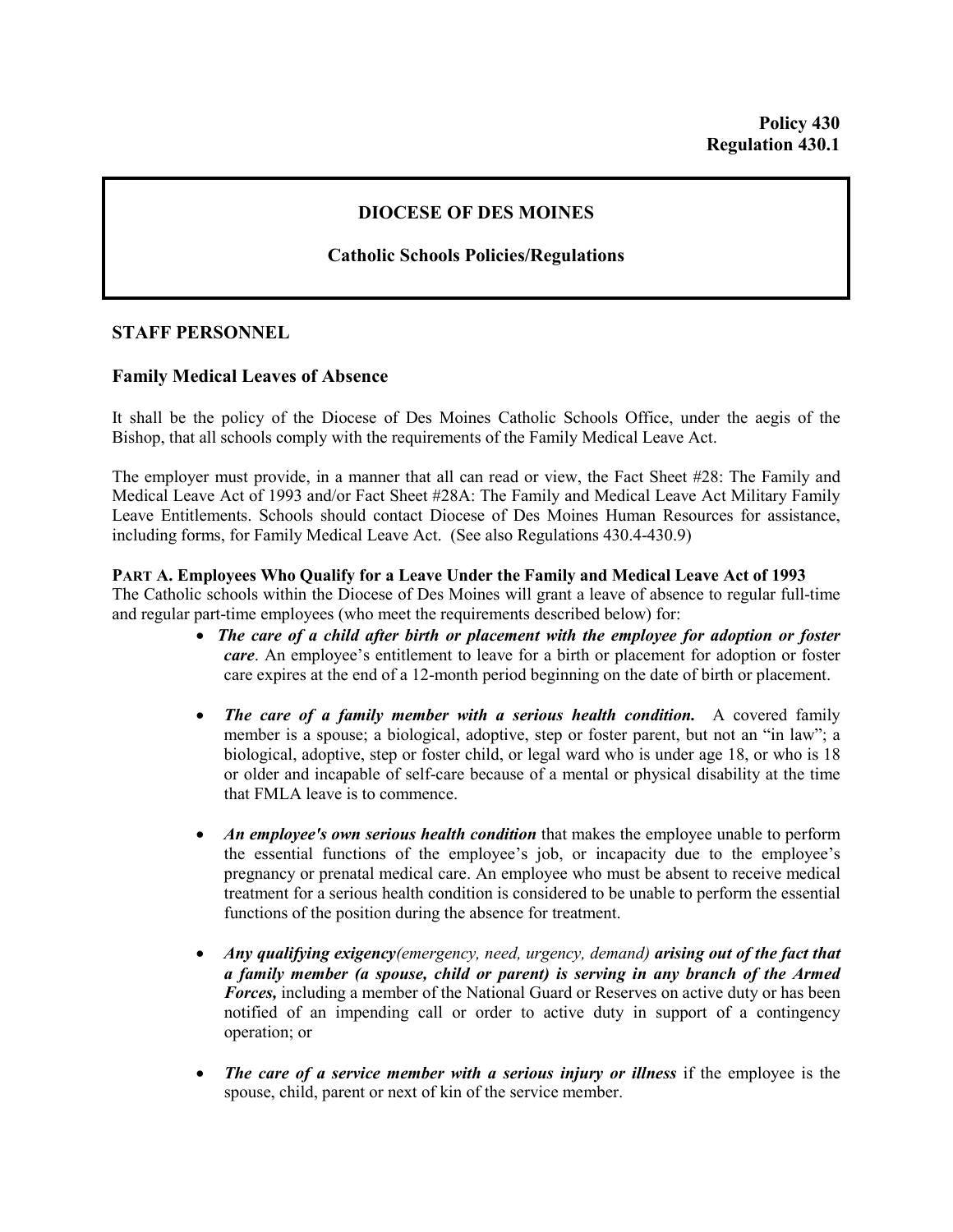Leaves will be granted for a period of up to twelve weeks (or up to 26 weeks in the case of care for a service member, as discussed below) in any twelve-month period. The twelve-month period is a rolling period, measured from the date qualifying leave is first taken.

Please note that special rules apply to "instructional employees" of the Diocese. An instructional employee is one whose principal function is to teach and instruct students in a class, small group or individual setting. It includes not only teachers, but also athletic coaches, driving instructors and special education assistants such as signers for the hearing impaired.

An employee must have completed at least twelve months of service with the Diocese *and* have worked a minimum of 1,250 hours in the twelve-month period preceding the leave to be eligible for such leave. Service prior to a break in service of less than seven years will be counted in determining whether the employee has completed at least twelve months of service with the Diocese.

Employees who do not meet these requirements may apply for a leave of absence subject to the conditions described in Part B of this policy.

#### *Scope of Military Exigency Leave*

A qualifying military exigency means: (a) short-notice deployment (up to seven days of leave if the military member receives seven or less days' notice of a call to active duty); (b) military events and related activities; (c) certain temporary or alternative childcare arrangements and school activities (excluding ongoing regular childcare); (d) making or updating financial and legal arrangements to address the service member's absence resulting from active duty status; (e) counseling by a non-medical counselor, such as a member of the clergy, arising from the active duty or call to active duty; (f) rest and recuperation (up to five days of leave when the military member is on short-term, temporary rest and recuperation leave); and/or (g) post-deployment military activities.

# *Serious Health Condition Defined*

The Family & Medical Leave Act broadly describes a serious health condition as an illness, injury, impairment, or physical or mental condition that involves either inpatient care or continuing treatment by a health care provider.

The term "continuing treatment" is defined in the Department of Labor regulations as including five different scenarios:

- A period of incapacity of more than three full consecutive calendar days involving two or more treatments within 30 days of the first day of incapacity (absent extenuating circumstances), by or under the orders of a health care provider, *or* treatment by a health care provider on at least one occasion that results in a supervised regimen of continuing treatment (for example, prescription medications or specialized therapy). Treatment by a health care provider requires an in-person visit with the health care provider, the first (or only) in-person treatment visit taking place within seven days of the first day of incapacity;
- Pregnancy (including severe morning sickness) and time needed for prenatal visits;
- A chronic health condition, such as asthma, diabetes, or epilepsy, which require at least two visits for treatment by a healthcare provider per year;
- A long-term condition such as Alzheimer's, a severe stroke, or the terminal stages of a disease, for which treatment may not be effective; and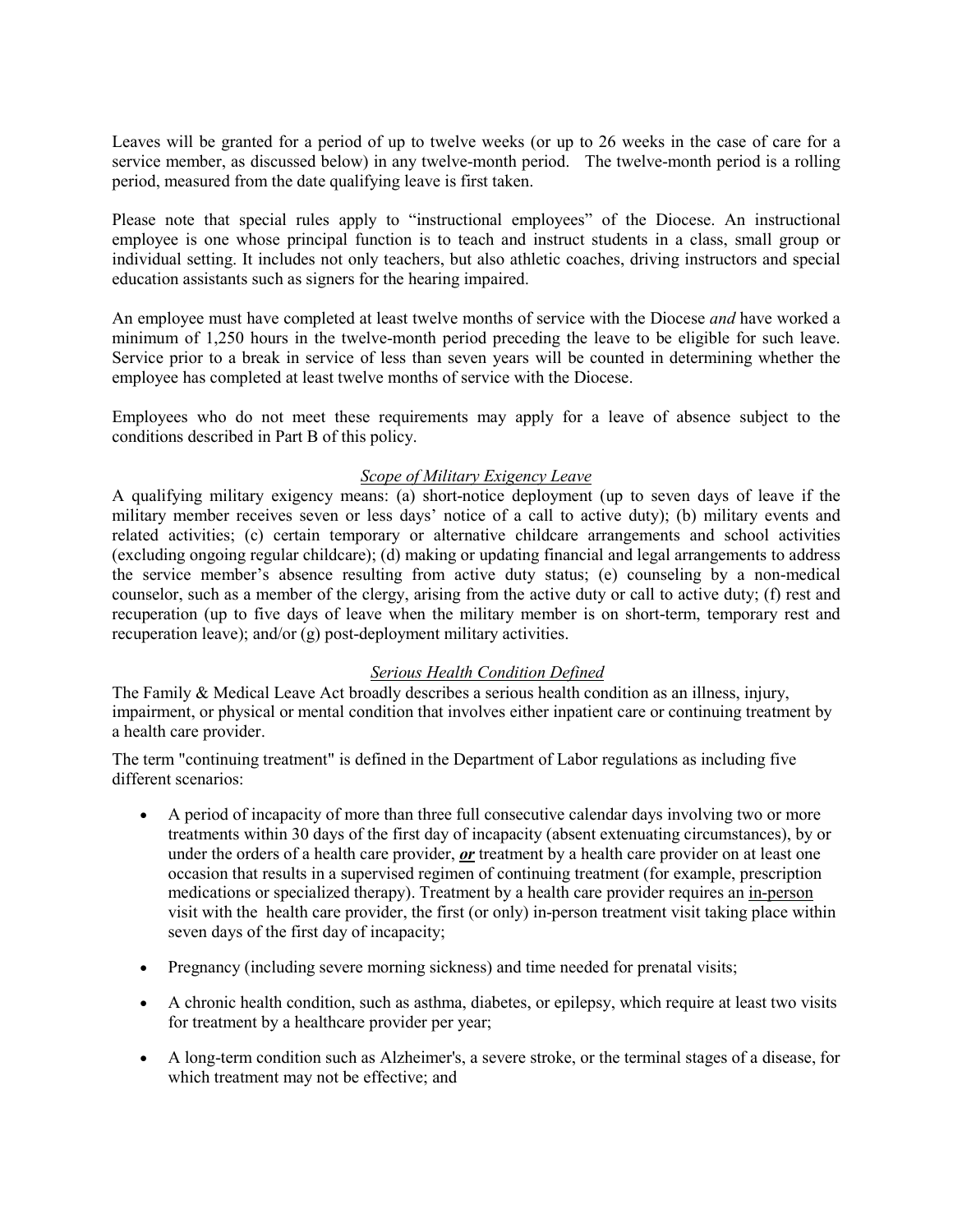• Restorative surgery after an accident or other injury, or a condition that is likely to result in a period of incapacity of more than three full consecutive calendar days if left untreated, such as physical therapy for severe arthritis or chemotherapy for cancer.

(Note: any period of incapacity that is the result of pregnancy or a chronic serious health condition, such as morning sickness or an asthma attack, qualifies for FMLA leave even if the employee does not receive treatment from a health care provider or the absence does not last more than three full, consecutive days.)

#### Service Member Family Leave

An eligible employee who is the spouse, son, daughter, parent, or next of kin (usually, the nearest blood relative) of a covered service member shall be entitled to a total of 26 work weeks of leave during a twelve (12) month period to care for the service member. The leave described in this paragraph shall be available only during a single 12-month period. A "covered service member" means a member of the Armed Forces, including a member of the National Guard or Reserves, who is undergoing medical treatment, recuperation, or therapy, is otherwise in outpatient status, or is otherwise on the temporary disability retired list, for a serious illness or injury. A "covered service member" also includes a veteran in any of the same statuses, or who is otherwise on the permanent disability retired list, at any time during the period of 5 years proceeding the date on which the veteran undergoes the medical treatment, recuperation or therapy. For purposes of this paragraph only, the term "serious illness or injury" means an injury or illness incurred by the member in the line of duty on active duty in the Armed Forces (or that pre-existed active duty and was aggravated by service in the line of duty on active duty) that may render the member medically unfit to perform the duties of the member's office, grade, rank or rating. This leave entitlement is applied on a per-*covered-service-member, per-injury basis.*

#### *Leave Entitlement and Schedule*

Eligible employees are entitled to leave for up to twelve weeks (or up to 26 weeks in the case of care for a service member as discussed above) in any twelve-month period (or longer if required by applicable state or local law or, in the case of a leave for an employee's serious health condition, where a leave extension is requested and approved).

Leave taken to care for a child after birth or placement in your home for adoption or foster care must be taken in consecutive workweeks. Leave taken for the employee's or a covered family member's (or nearest blood relative in the case of service member leave) serious health condition may be taken consecutively, intermittently, or on a reduced work/leave schedule based on certified medical necessity.

To accommodate an intermittent or reduced schedule FMLA leave when the leave is foreseeable based on planned medical treatment for the employee or a covered family member, the employee may be transferred on a temporary basis to an alternative position for which the employee is qualified. The alternative position will have equivalent pay, benefits, and terms and conditions of employment.

#### *Combined Leave Total*

If an eligible employee qualifies in the applicable 12 month period for leave to care for a service member and leave for one of the other purposes described above, that employee shall be entitled to a combined total of 26 work weeks of leave. If both a husband and wife are employed by the same employer in the Diocese and are eligible for service member family leave, then they are entitled to take only a combined total of 26 work weeks of leave during the single 12-month period.

When an eligible husband and wife are both employed by the same employer within the Diocese, and are not eligible for service member family leave, they may take only a combined total of 12 weeks during the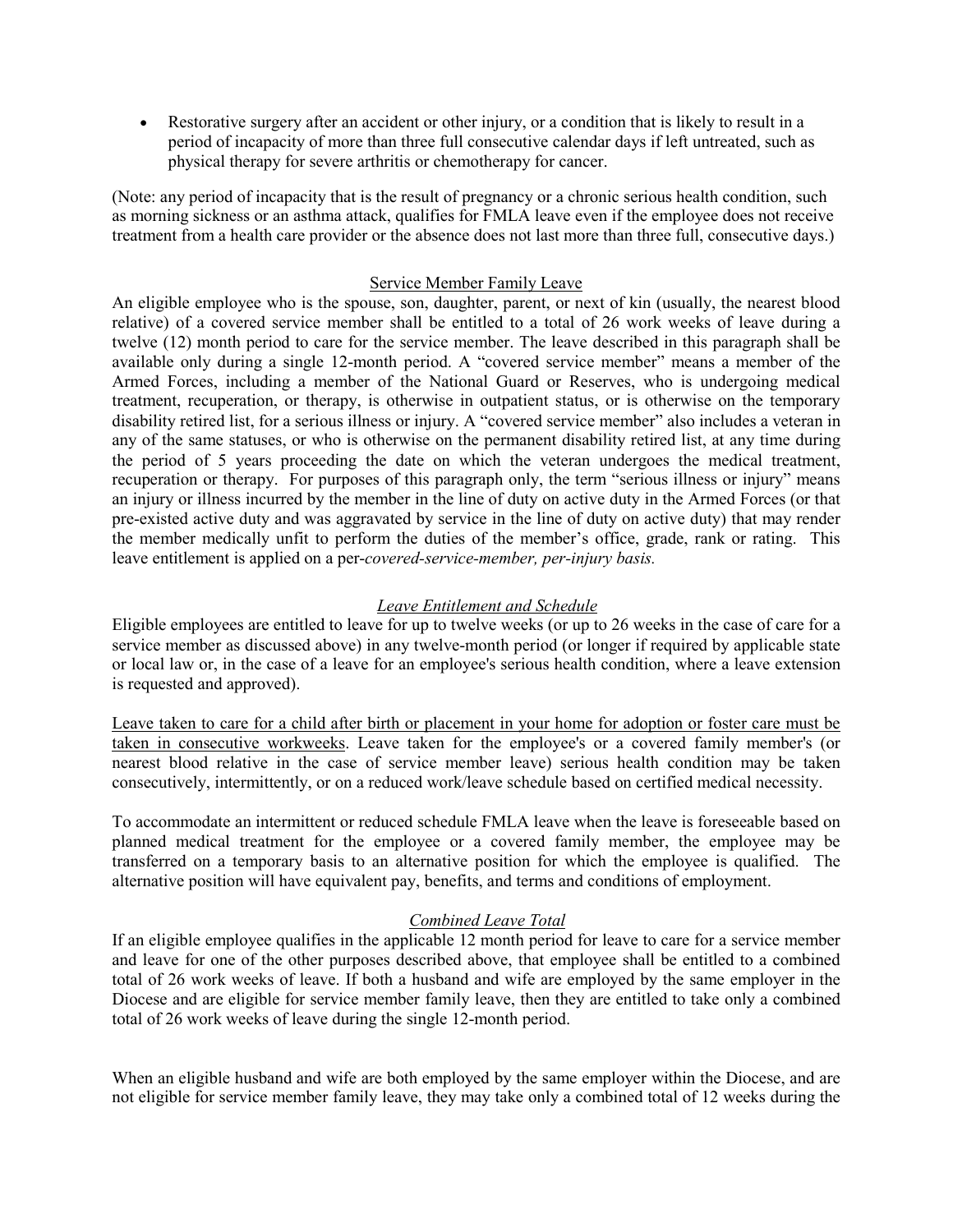applicable twelve month period if the leave is taken (1) for the birth of a child and to care for such child; (2) for the placement of a child for adoption or foster care and to care for such child; or (3) to care for his/her own parent (not an "in-law") with a serious health condition.

#### *Special Rules for Instructional Employees*

If an eligible instructional employee needs intermittent leave or leave on a reduced leave schedule to care for a family member or covered service member with a serious health condition, or for the employee's own serious health condition, which is foreseeable based on planned medical treatment, and the employee would be on leave for more than 20 percent of the total number of working days over the period the leave would extend, then the employer may require the employee to choose either to take leave for the duration of the planned treatment or transfer temporarily to an equivalent position which better accommodates recurring periods of leave. If an instructional employee does not give required notice of foreseeable FMLA leave, then the employer may require the employee to delay the taking of leave until the notice provision is met.

- 1) If an instructional employee begins leave more than five weeks before the end of a term, the employer may require the employee to continue taking leave until the end of the term if the leave will last at least three weeks and the employee would return to work during the three week period before the end of the term.
- 2) If an instructional employee begins leave during the five week period before the end of a term for any reason other than qualifying military exigency or the employee's own serious health condition (except childbirth or placement of a child from adoption or foster care), the employer may require the employee to continue taking leave until the end of the term if the leave will last more than two weeks and the employee would return to work during the two week period before the end of the term.
- 3) If an instructional employee begins leave during the three week period before the end of a term for any reason other than qualifying military exigency or the employee's own serious health condition (except childbirth or placement of a child from adoption or foster care), the employer may require the employee to continue taking leave until the end of the term if the leave will last more than five working days.
- 4) Leave taken for a period that ends with the school year and begins the next semester is leave taken consecutively rather than intermittently. The period during the summer vacation when the employee would not have been required to report for duty is not counted against the employee's FMLA entitlement.

# *Reinstatement Rights*

Eligible employees are entitled on return from leave to be reinstated to their former position or an equivalent position with equivalent employment benefits, pay, and other terms and conditions of employment. Exceptions to this provision may apply if business circumstances have changed (e.g., if the employee's position is no longer available due to a job elimination). In addition, employees on a leave extension are not guaranteed reinstatement.

| Policy Adopted:  | March 19, 1979     |
|------------------|--------------------|
| Policy Revised:  | September 20, 2010 |
| Policy Reviewed: | March 25, 2013     |
| Policy Revised:  | July 30, 2021      |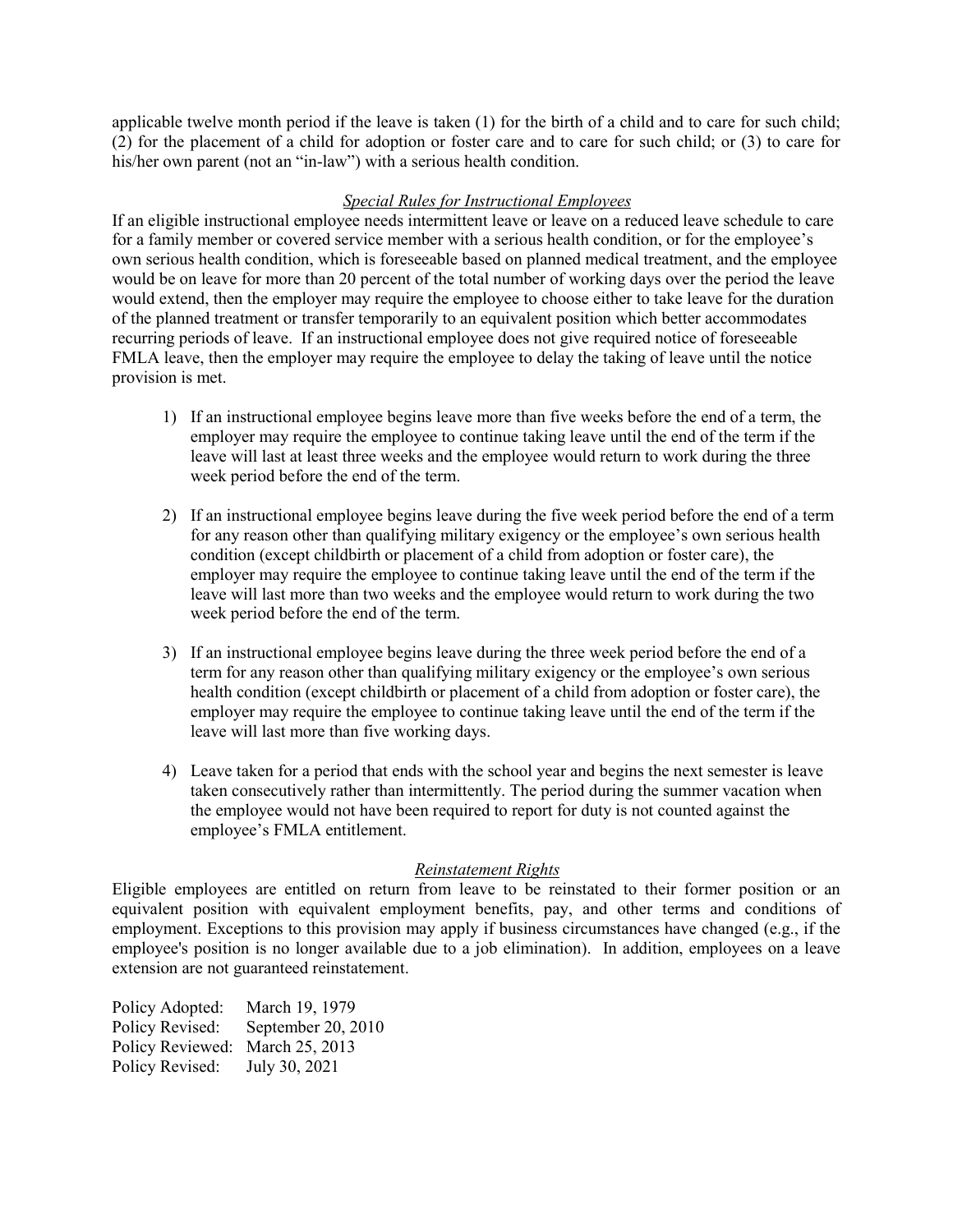#### **Family Medical Leave Act Regulation 430.1**

#### **Procedures:**

1. *Notification Requirements.* If the leave is planned in advance, you must provide the school with at least thirty (30) days' notice prior to the anticipated leave date, using the Diocese of Des Moines FMLA Request Form (Regulation 430.2). In the case of leave arising out of the fact that the spouse, or a son, daughter, or parent of the employee is on active duty (or has been notified of an impending call or order to active duty) of the armed forces in support of a contingency operation, the employee shall provide such notice to the school as is reasonable and practical. Verbal notice of the need for leave is sufficient, but it is preferred that you provide notice by filing the Diocese of Des Moines FMLA Request Form

If the leave is unexpected, you should notify the principal as far in advance of the anticipated leave date as is practicable. (Normally, this should be the same day or the next business day after you become aware of your need for the leave.) Verbal notice of the need for leave is sufficient, but it is preferred that you provide notice by filing the Diocese of Des Moines FMLA Request Form.

- *1. Designation of Leave as FMLA-qualifying.* The school will provide a written notice through the FMLA Designation Notice (Regulation 430.4) to the employee designating the leave as "FMLA-qualifying" within five (5) business days after the school has enough information to determine whether the leave is being taken for a FMLA-qualifying reason, absent extenuating circumstances. The school may delay final leave designation until a required medical certification form, the FMLA Certification of Health Care Provider for Employee's Serious Health Condition (Regulation 430.3) has been returned.
- *2. Certification of the Need for Leave.* The school will require you to provide certification of the need for leave as follows:
	- Employees requesting a leave to care for a child after birth or after placement in your home for adoption or foster care must provide documentation to support the leave request.
	- Employees requesting a leave to care for a covered family member (including as a next of kin in the case of service member leave, as discussed above) with a serious health condition (or serious injury or illness, in the case of service member leave) will be required to provide medical certification from the family or service member's
	- physician attesting to the nature of the serious health condition, probable length of time treatment will be required, and the reasons that the employee is required to care for this family or service member.
	- Employees requesting a leave due to his or her own serious health condition will be required to provide medical certification from his or her health care provider attesting to the nature of the serious health condition, probable length of time leave will be required, and the inability of the employee to perform the functions of his or her position due to the serious health condition.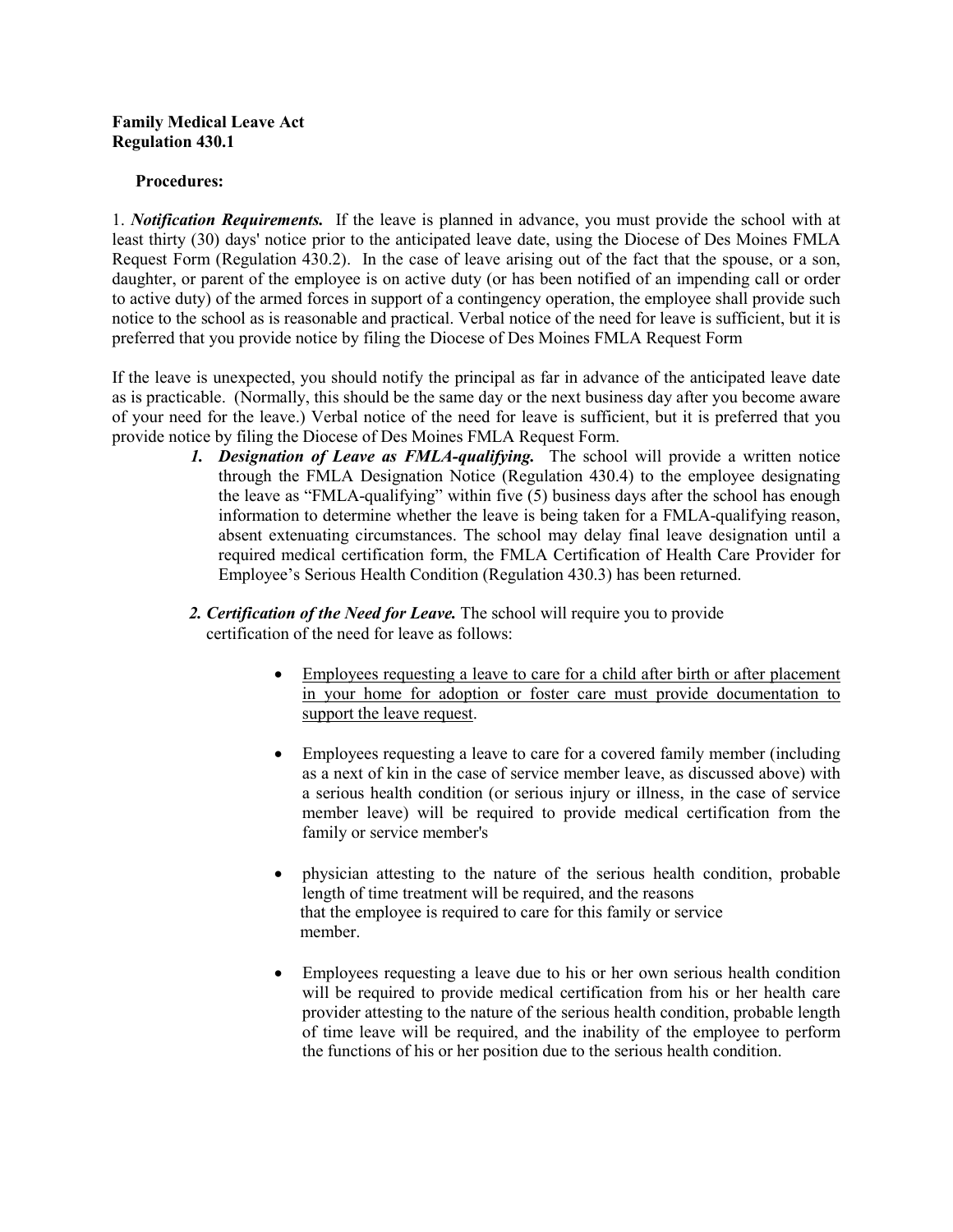• Employees requesting leave due to a military exigency will be required to provide certification that the covered family member is a member of the Armed Forces, including a member of the National Guard or Reserves who is on active duty or called to active duty in support of a contingency operation. The employee will also be required to provide a statement, including available written support documentation, about the nature and details of the specific exigency, the amount of leave needed and the employee's relationship to the military member.

Employees are required to provide the requested certification (FMLA Certification of Health Care Provider for Employee's Serious Health Condition (Regulation 430.3) within fifteen (15) calendar days of the school's request for certification. If the school fails to receive the certification, FMLA leave may be denied. If the school receives incomplete, vague, ambiguous or non-responsive medical certifications, the school will notify you of the problems with the certification and provide you seven (7) days to cure any deficiency unless not practicable under the circumstances. If the deficiencies are not cured within that time frame, the school may contact the health care provider directly for clarification or authentication purposes or the FMLA leave may be denied.

If management determines that a second medical opinion is required, management may, at its own expense, require you to obtain a second opinion from a health care provider designated by the school. If the first and second opinions do not agree, management may, at its own expense, require you to obtain a third opinion from a health care provider agreed upon by both you and management. The opinion of the third health care provider is final.

- *1. Recertification.* While on leave under this policy, management may request recertification of medical necessity every thirty (30) days, or if the medical certification indicates the minimum duration of the condition is more than 30 days, then at the end of the minimum duration. You may also be requested to provide recertification in less than 30 days if you request a leave extension, the circumstances described by the earlier certification have changed substantially, or the school receives information that casts doubt upon the employee's stated reason for the absence. The school may also require periodic reports on your status and intent to return to work. Where a serious health condition of either an
- *2.* employee or that of a family member lasts beyond a single leave year, the school may require employees to provide a new medical certification each subsequent leave year.
- *3. Substitution of Paid Leave.* Employee will be required to use all accrued, unused sick days, vacation days, discretionary holiday, and personal days during Pg. 2

the leave period. When leave is taken on an intermittent or reduced leave schedule, the minimum increment of substituted paid leave used will not be less than one hour, but your FMLA leave entitlement will not be reduced by more than the amount of leave actually taken. Once such benefits are exhausted, the balance of the leave will be without pay. FMLA leave because of an employee's own serious health condition will run concurrently with worker's compensation leave, when applicable.

*4. Continuation of Benefits.* All school benefits that operate on an accrual basis (e.g., vacation and personal days) will cease to accrue during the leave period. All group health benefits (e.g., major medical, hospitalization, and dental insurance) will continue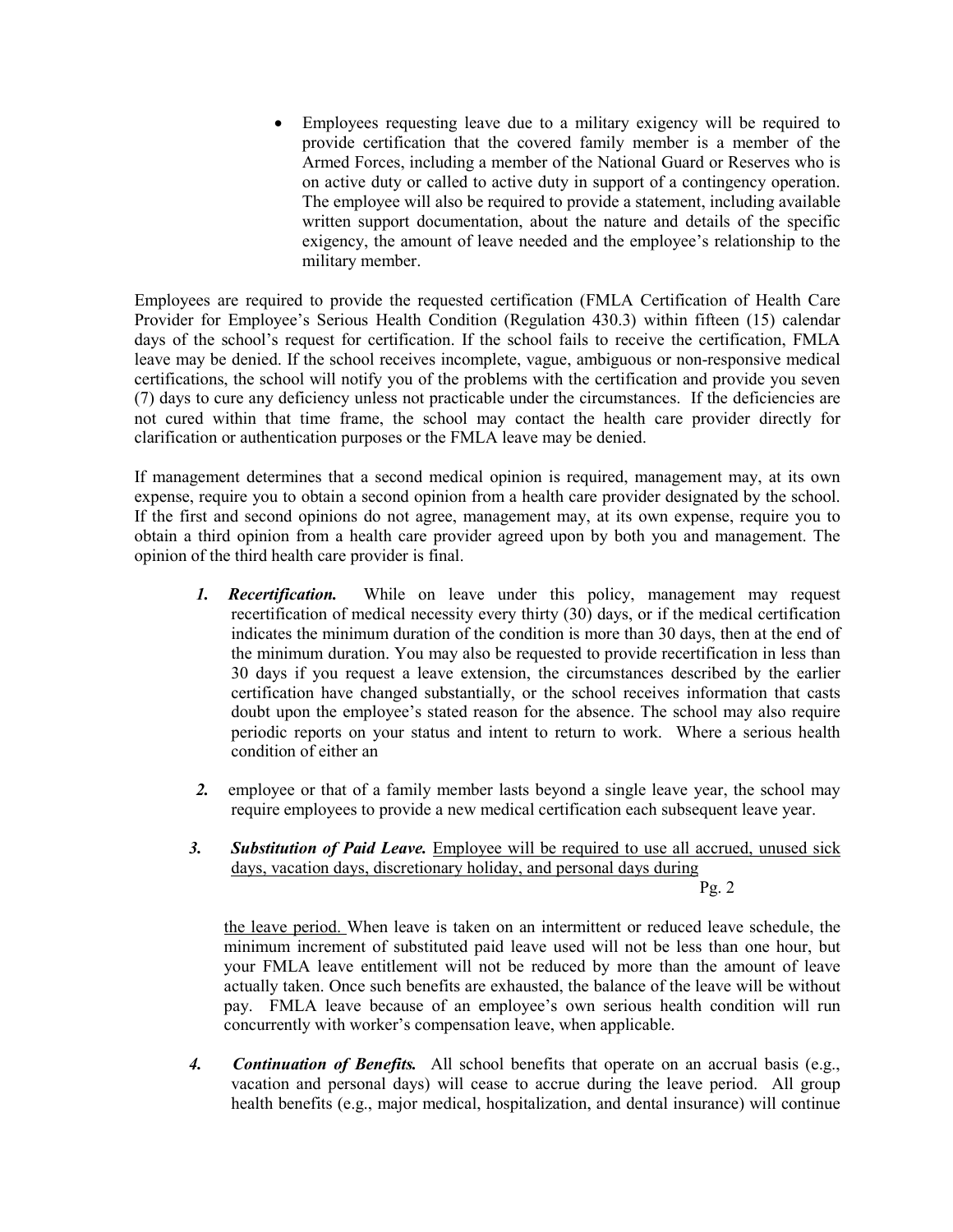during the leave provided you continue regular employee contributions to these plans. (Other benefits will be governed in accordance with the terms of each benefits plan.)

| <b>Regulation Adopted:</b>  | May 17, 2004       |
|-----------------------------|--------------------|
| <b>Regulation Revised:</b>  | September 20, 2010 |
| <b>Regulation Reviewed:</b> | March 25, 2013     |
|                             | July 30, 2021      |

**Family Medical Leave Act Regulation 430.2**

# **Fact Sheet #28: The Family and Medical Leave Act of 1993**

**U.S. Department of Labor** Employment Standards Administration

Wage and Hour Division (Revised January 2009)

The U.S. Department of Labor's Employment Standards Administration, Wage and Hour Division, administers and enforces the Family and Medical Leave Act (FMLA) for all private, state and local government employee and some federal employees. Most federal and certain congressional employees are also covered by the law and are subject to the jurisdiction of the U.S. Office of personnel management or the congress.

The FMLA became effective on August 5, 1993 for most employers and entitles eligible employees to take up to 12 weeks of unpaid, job-protected leave in a 12-month period for specified family and medical reasons. Amendments to the FMLA by the National Defense Authorization Act for FY 2008 (NDAA), Public Law 110-181, expanded the FMLA to allow eligible employees to take up to 12 weeks of jobprotected leave in the applicable 12-month period for any "qualifying exigency" arising out of the fact that a covered military member is on active duty, or has been notified of an impending call or order to active duty, in support of a contingency operation. The NDAA also amended the FMLA to allow eligible employees to take up to 26 weeks of job-protected leave in a "single 12-month period" to care for a covered service member with a serious injury or illness.

#### **EMPLOYER COVERAGE**

FMLA applies to all public agencies, including state, local and federal employers, local education agencies (schools), and private-sector employers who employed 50 or more employees in 20 or more workweeks in the current or preceding calendar year, including joint employers and successors of covered employers.

# **EMPLOYEE ELIGIBILITY**

To be eligible for FMLA benefits, an employee **must**:

- work for a covered employer;
- have worked for the employer for a total of 12 months;
- have worked at least 1,250 hours over the previous 12 months; and
- work at a location in the United States or in any territory or possession of the United States where at least 50 employees are employed by the employer within 75 miles.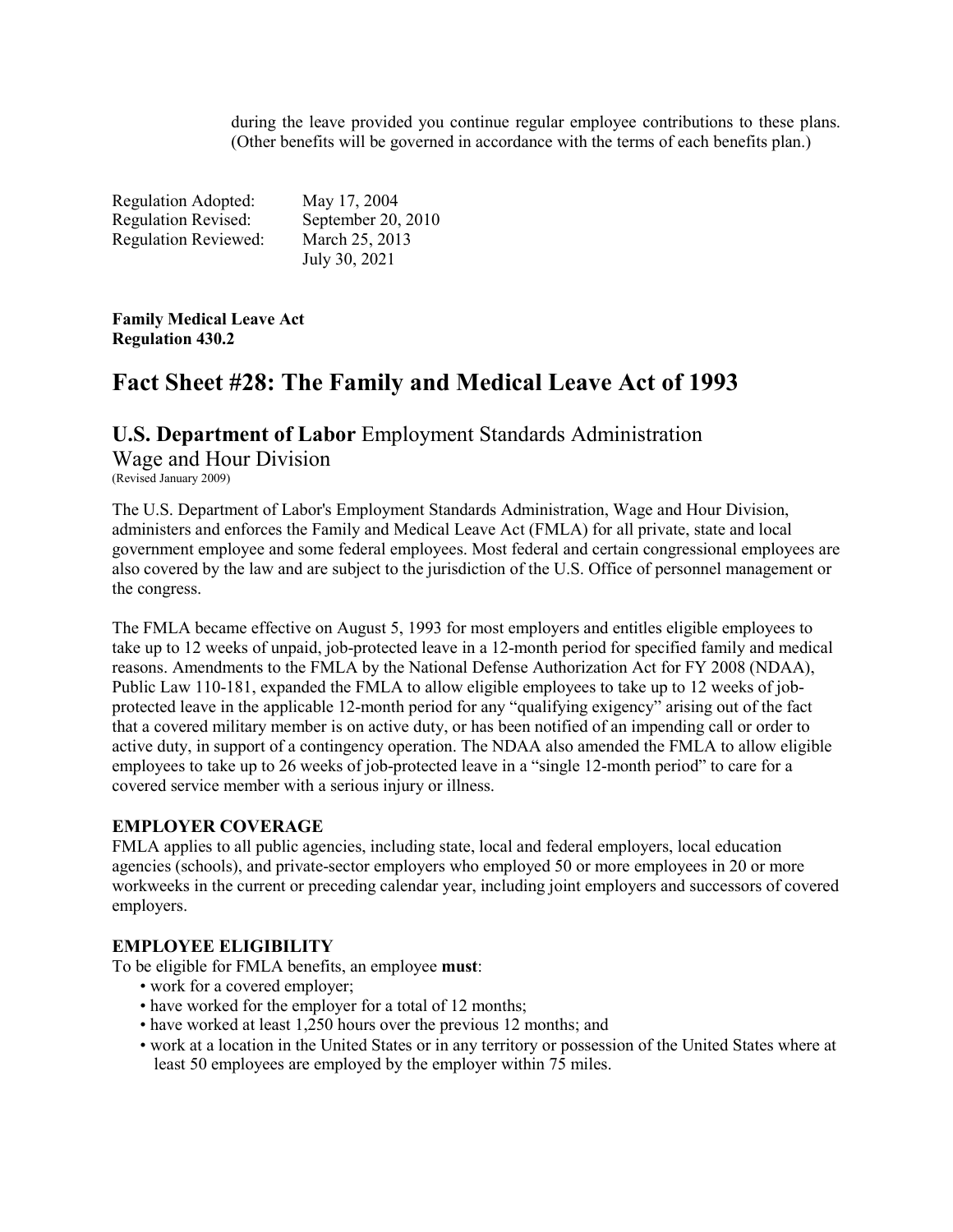While the 12 months of employment need not be consecutive, employment periods prior to a break in service of **seven** years or more need not be counted unless the break is occasioned by the employee's fulfillment of his or her National Guard or Reserve military obligation (as protected under the Uniformed Services Employment and Reemployment Rights Act (USERRA)), or a written agreement, including a collective bargaining agreement, exists concerning the employer's intention to rehire the employee after the break in service. *See*, special rules for returning reservists under USERRA.

# **LEAVE ENTITLEMENT**

A covered employer must grant an eligible employee up to a total of **12 workweeks** of **unpaid** leave during any 12-month period for one or more of the following reasons:

• for the birth and care of a newborn child of the employee: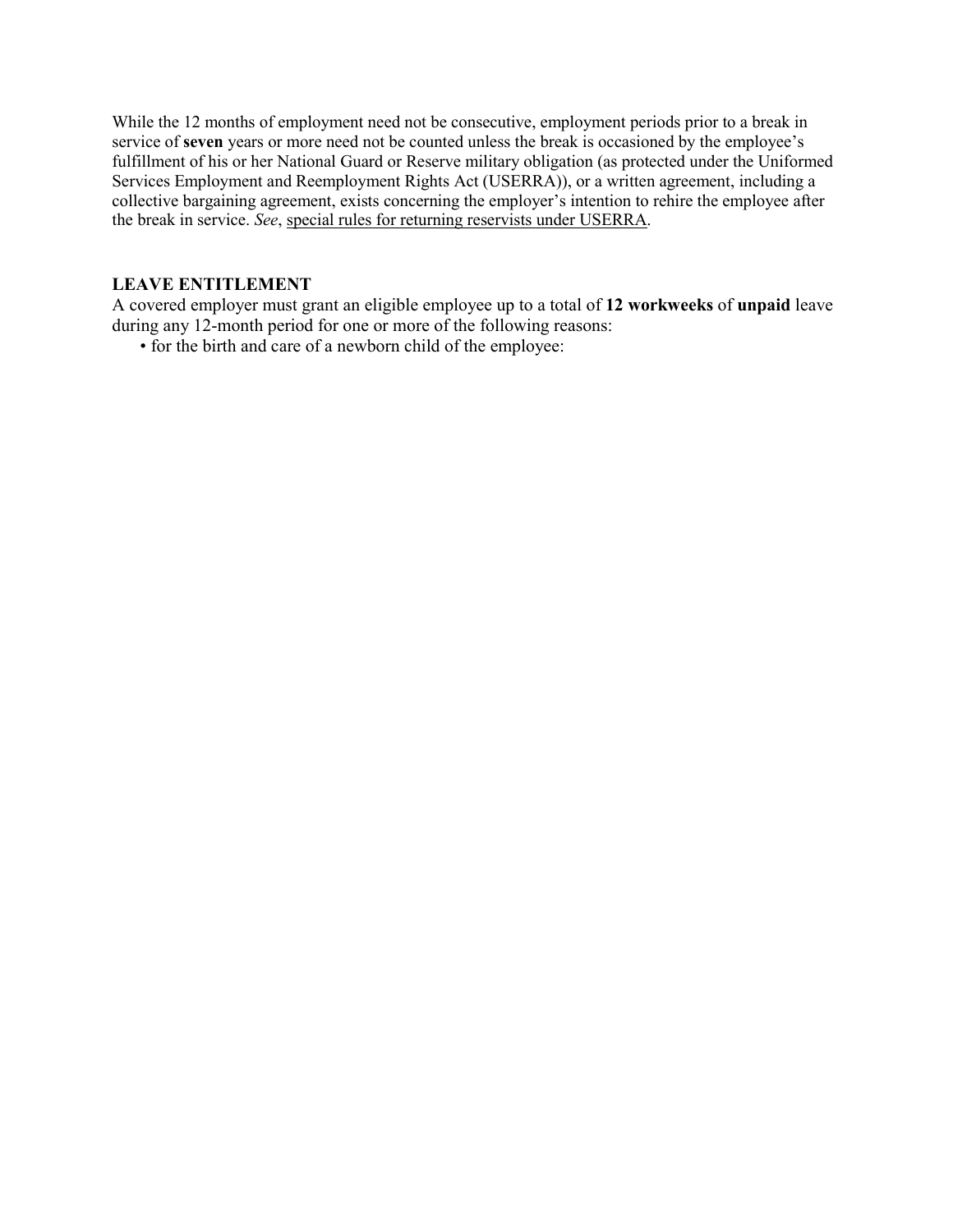- for placement with the employee of a son or daughter for adoption or foster care;
- to care for a spouse, son, daughter, or parent with a serious health condition;
- to take medical leave when the employee is unable to work because of a serious health condition; **or**
- for qualifying exigencies arising out of the fact that the employee's spouse, son, daughter, or parent is on active duty or call to active duty status as a member of the National Guard or Reserves in support of a contingency operation.

A covered employer also must grant an eligible employee who is a spouse, son, daughter, parent, or next of kin of a current member of the Armed Forces, including a member of the National Guard or Reserves, with a serious injury or illness up to a total of **26 workweeks** of **unpaid** leave during a "single 12-month period" to care for the service member. *See* Fact Sheet 28A for specific information regarding military family leave.

Spouses employed by the same employer are limited in the **amount of** family leave they may take for the birth and care of a newborn child, placement of a child for adoption or foster care, or to care for a parent who has a serious health condition to a combined total of 12 weeks (or 26 weeks if leave to care for a covered service member with a serious injury or illness is also used). Leave for birth and care, or placement for adoption or foster care, must conclude within 12 months of the birth or placement.

Under some circumstances, employees may take FMLA leave intermittently – taking leave in separate blocks of time for a single qualifying reason – or on a reduced leave schedule – reducing the employee's usual weekly or daily work schedule. When leave is needed for planned medical treatment, the employee must make a reasonable effort to schedule treatment so as not to unduly disrupt the employer's operation. If FMLA leave is for birth and care, or placement for adoption or foster care, use of intermittent leave is subject to the employer's approval.

Under certain conditions, employees **or** employers may choose to "substitute" (run concurrently) accrued **paid** leave (such as sick or vacation leave) to cover some or all of the FMLA leave. An employee's ability to substitute accrued paid leave is determined by the terms and conditions of the employer's normal leave policy.

"**Serious health condition**" means an illness, injury, impairment, or physical or mental condition that involves either:

- Inpatient care (*i.e*., an overnight stay) in a hospital, hospice, or residential medical-care facility, including any period of incapacity (*i.e.*, inability to work, attend school, or perform other regular daily activities) or subsequent treatment in connection with such inpatient care; **or**
- Continuing treatment by a health care provider, which includes:

(1) A period of incapacity lasting more than three consecutive, full calendar days, and any subsequent treatment or period of incapacity relating to the same condition, that **also** includes: • treatment two or more times by or under the supervision of a health care provider (*i.e.*, in-person visits, the first within 7 days and both within 30 days of the first day of incapacity); **or**  • one treatment by a health care provider (*i.e.*, an in-person visit within 7 days of the first day of incapacity) with a continuing regimen of treatment (*e.g.,* prescription medication, physical therapy); **or**

(2) Any period of incapacity related to pregnancy or for prenatal care. A visit to the health ` care provider is not necessary for each absence; **or**

 (3) Any period of incapacity or treatment for a chronic serious health condition which continues over an extended period of time, requires periodic visits (at least twice a year) to a health care provider, and may involve occasional episodes of incapacity. A visit to a health care provider is not necessary for each absence; **or**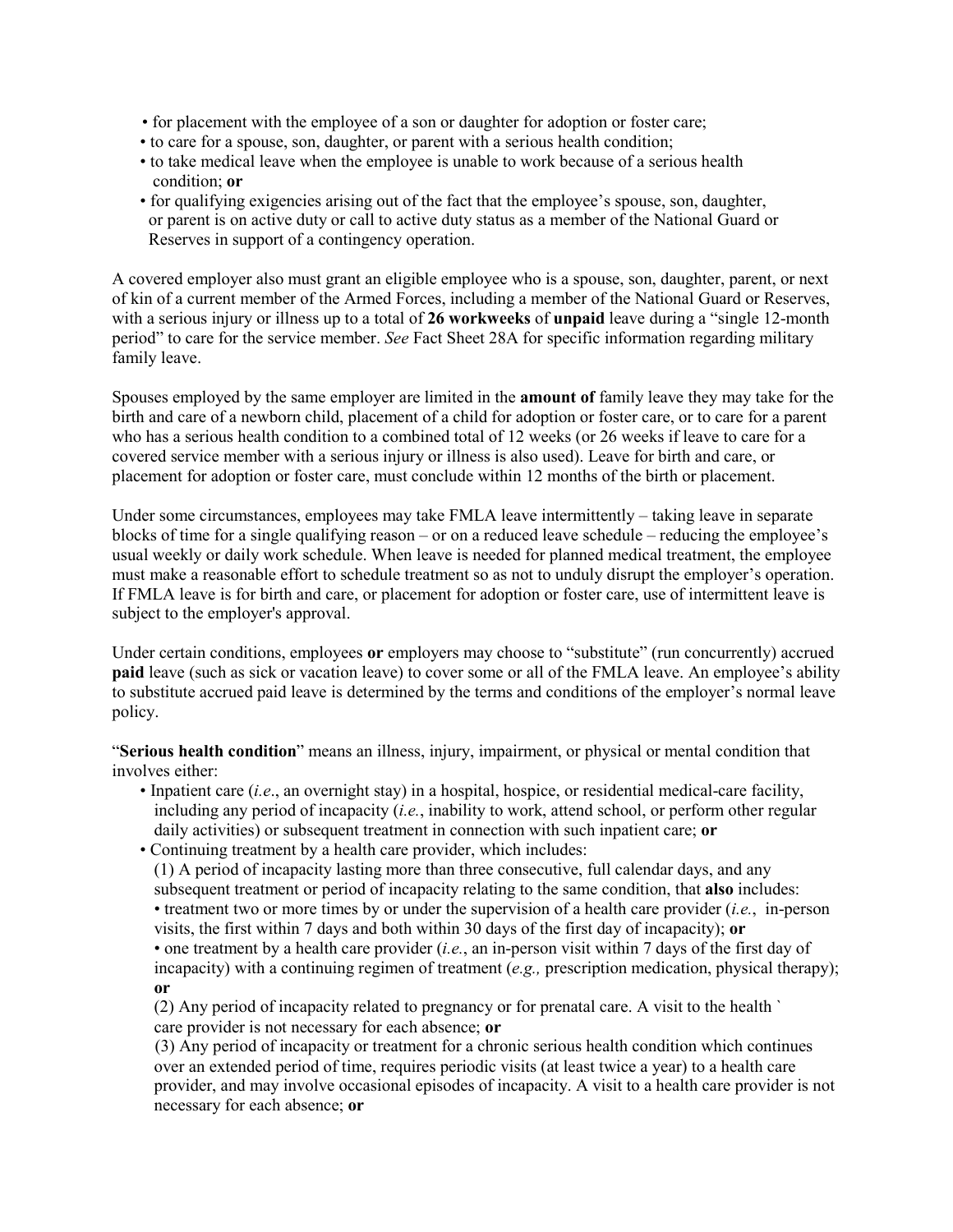(4) A period of incapacity that is permanent or long-term due to a condition for which treatment may not be effective. Only supervision by a health care provider is required, rather than active treatment; **or** 

(5) Any absences to receive multiple treatments for restorative surgery or for a condition that would likely result in a period of incapacity of more than three days if not treated.

#### **MAINTENANCE OF HEALTH BENEFITS**

A covered employer is required to maintain group health insurance coverage for an employee on FMLA leave whenever such insurance was provided before the leave was taken and on the same terms as if the employee had continued to work. If applicable, arrangements will need to be made for employees to pay their share of health insurance premiums while on leave. In some instances, the employer may recover premiums it paid to maintain health coverage for an employee who fails to return to work from FMLA leave.

#### **JOB RESTORATION**

Upon return from FMLA leave, an employee must be restored to the employee's original job, or to an equivalent job with equivalent pay, benefits, and other terms and conditions of employment. An employee's use of FMLA leave cannot result in the loss of any employment benefit that the employee earned or was entitled to **before** using FMLA leave, nor be counted against the employee under a "no fault" attendance policy. If a bonus or other payment, however, is based on the achievement of a specified goal such as hours worked, products sold, or perfect attendance, and the employee has not met the goal due to FMLA leave, payment may be denied unless it is paid to an employee on equivalent leave status for a reason that does not qualify as FMLA leave.

An employee has no greater right to restoration or to other benefits and conditions of employment than if the employee had been continuously employed.

#### **NOTICE AND CERTIFICATION**

#### Employee Notice

Employees seeking to use FMLA leave are required to provide 30-day advance notice of the need to take FMLA leave when the need is foreseeable and such notice is practicable. If leave is foreseeable less than 30 days in advance, the employee must provide notice as soon as practicable – generally, either the same or next business day. When the need for leave is not foreseeable, the employee must provide notice to the employer as soon as practicable under the facts and circumstances of the particular case. Absent unusual circumstances, employees must comply with the employer's usual and customary notice and procedural requirements for requesting leave.

Employees must provide sufficient information for an employer reasonably to determine whether the FMLA may apply to the leave request. Depending on the situation, such information may include that the employee is incapacitated due to pregnancy, has been hospitalized overnight, is unable to perform the functions of the job, and/or that the employee or employee's qualifying family member is under the continuing care of a health care provider.

When an employee seeks leave for a FMLA-qualifying reason for the **first** time, the employee need not expressly assert FMLA rights or even mention the FMLA. When an employee seeks leave, however, due to a FMLA-qualifying reason for which the employer has previously provided the employee FMLAprotected leave, the employee **must** specifically reference either the qualifying reason for leave or the need for FMLA leave.

Pg. 2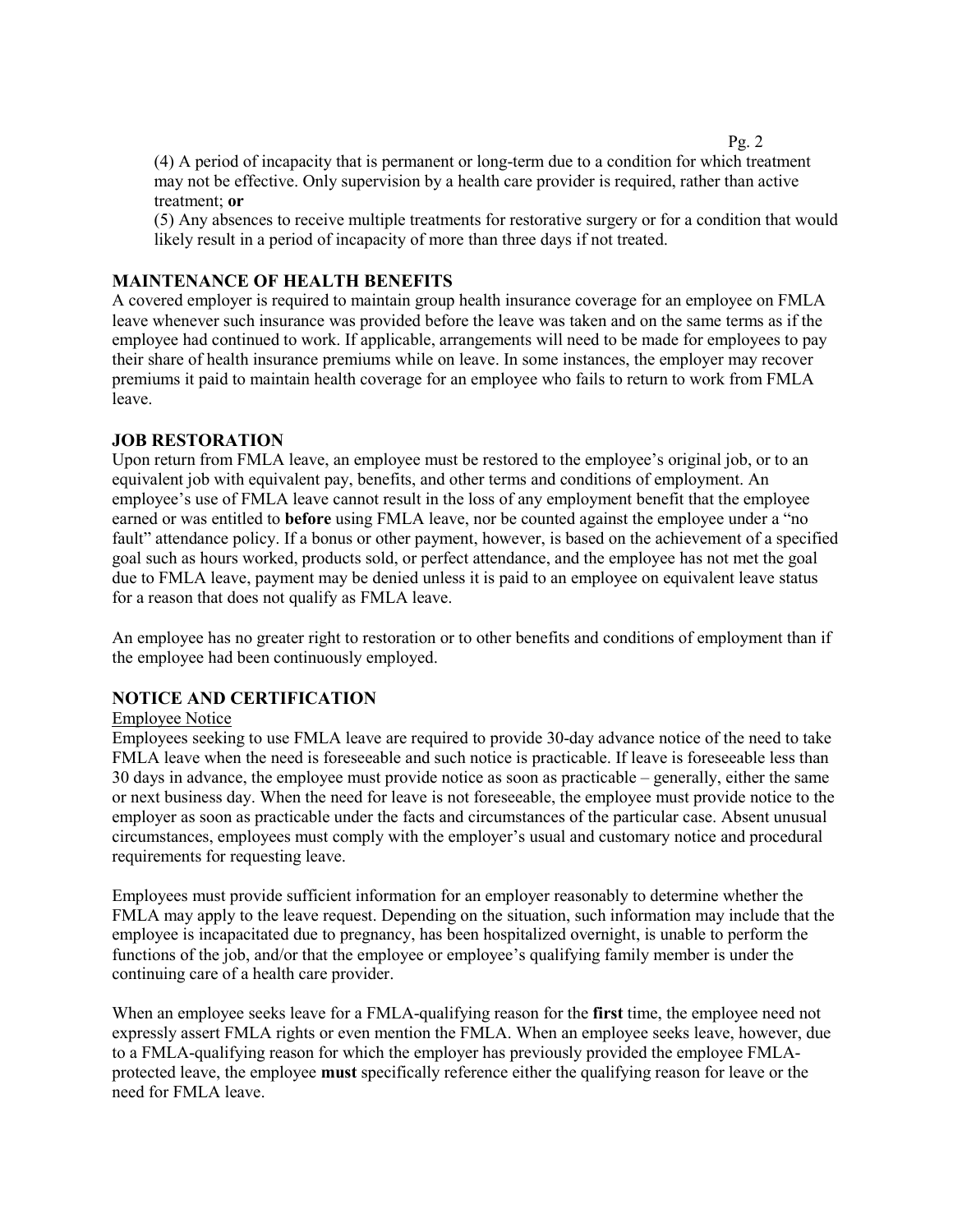#### Employer Notice

Covered employers must post a notice approved by the Secretary of Labor explaining rights and responsibilities under FMLA. An employer that willfully violates this posting requirement may be subject to a fine of up to \$110 for each separate offense. Additionally, employers must either include this general notice in employee handbooks or other written guidance to employees concerning benefits, or must distribute a copy of the notice to each new employee upon hiring.

Pg. 3 When an employee requests FMLA leave or the employer acquires knowledge that leave may be for a FMLA purpose, the employer must notify the employee of his or her eligibility to take leave, and inform the employee of his/her rights and responsibilities under FMLA. When the employer has enough information to determine that leave is being taken for a FMLA-qualifying reason, the employer must notify the employee that the leave is designated and will be counted as FMLA leave.

#### Certification

Employers may require that an employee's request for leave due to a serious health condition affecting the employee or a covered family member be supported by a certification from a health care provider. An employer may require second or third medical opinions (at the employer's expense) and periodic recertification of a serious health condition. An employer may use a health care provider, a human resource professional, a leave administrator, or a management official – but not the employee's direct supervisor – to authenticate or clarify a medical certification of a serious health condition. An employer may have a uniformly-applied policy requiring employees returning from leave for their own serious health condition to submit a certification that they are able to resume work. If reasonable safety concerns exist, an employer may, under certain circumstances, require such a certification for employees returning from intermittent FMLA leave.

# **UNLAWFUL ACTS**

It is unlawful for any employer to interfere with, restrain, or deny the exercise of any right provided by FMLA. It is also unlawful for an employer to discharge or discriminate against any individual for opposing any practice, or because of involvement in any proceeding, related to FMLA.

#### **ENFORCEMENT**

The Wage and Hour Division investigates complaints. If violations cannot be satisfactorily resolved, the U.S. Department of Labor may bring action in court to compel compliance. Individuals may also be able to bring a private civil action against an employer for violations.

# **OTHER PROVISIONS**

Special rules apply to employees of local education agencies. Generally, these rules apply to intermittent leave or when leave is required near the end of a school term.

Salaried executive, administrative, and professional employees of covered employers who meet the Fair Labor Standards Act (FLSA) criteria for exemption from minimum wage and overtime under

Regulations, 29 CFR Part 541, do not lose their FLSA-exempt status by using

any unpaid FMLA leave. This special exception to the "salary basis" requirements for FLSA's exemption extends only to an "eligible" employee's use of leave required by FMLA.

# **For additional information, visit our Wage and Hour Division Website:**

**http://www.wagehour.dol.gov and/or call our toll-free information and helpline, available 8 a.m. to 5 p.m. in your time zone, 1-866-4USWAGE (1-866-487-9243).**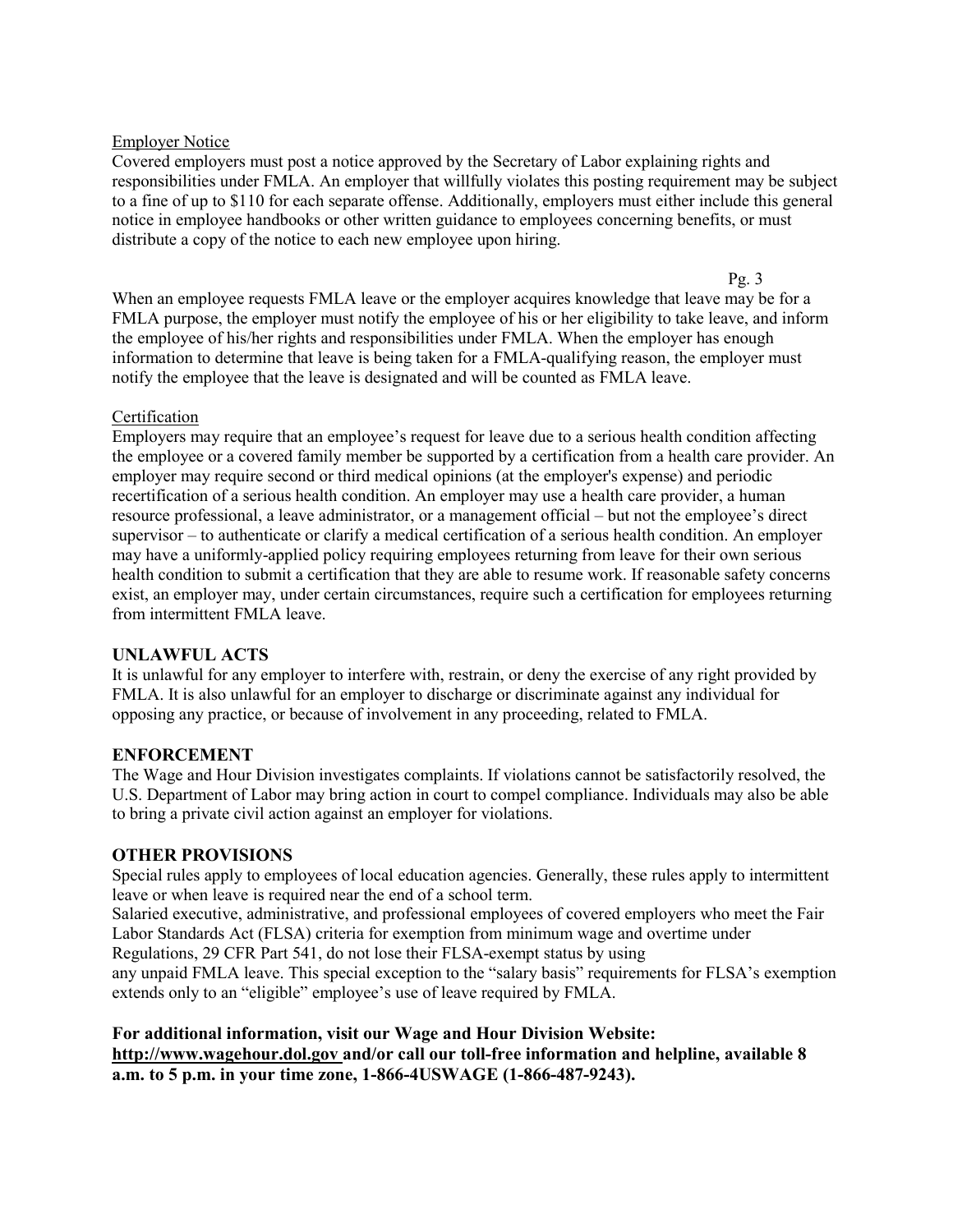**Family Medical Leave Act Regulation 430.3**

# **Fact Sheet #28A: The Family and Medical Leave Act Military Family Leave Entitlements**

# **U.S. Department of Labor** Employment Standards Administration

Wage and Hour Division ( January 2009 )

The National Defense Authorization Act for FY 2008 (NDAA), Public Law 110-181, amended the FMLA to allow eligible employees to take up to 12 weeks of job-protected leave in the applicable 12 month period for any "qualifying exigency" arising out of the active duty or call to active duty status of a spouse, son, daughter or parent. The NDAA also amended the FMLA to allow eligible employees to take up to 26 weeks of job-protected leave in a "single 12-month period" to care for a covered service member with a serious injury or illness. These two new types of FMLA leave are known as the military leave entitlements.

# **EMPOYER COVERAGE**

FMLA applies to all public agencies, including state, local and federal employers, local education agencies (schools), **and** private-sector employers who employed 50 or more employees in 20 or more workweeks in the current or preceding calendar year, including joint employees and successors of covered employers.

# **EMPLOYEE ELIGIBILITY**

To be eligible for FMLA benefits, an employee **must:**

- work for a covered employer;
- have worked for the employer for a total of 12 months;
- have worked at least 1,250 hours over the previous 12 months; and
- work at a location where at least 50 employees are employed by the employer within 75 miles

# **MILITARY FAMILY LEAVE ENTITLEMENTS**

Military Caregiver Leave:

A covered employer must grant an eligible employee who is a spouse, son, daughter, parent, or next of kin of a covered service member with a serious injury or illness up to a total of **26 workweeks** of **unpaid**  leave during a "single 12-month period" to care for the service member. A covered service member is a current member of the Armed Forces, including a member of the National Guard or Reserves, who is undergoing medical treatment, recuperation, or therapy, is otherwise in outpatient status, or is otherwise on the temporary disability retired list, for a serious injury or illness. A serious injury or illness is one that was incurred by a service member in the line of duty on active duty that may render the service member medically unfit to perform the duties of his or her office, grade, rank, or rating. The "single 12-month period" for leave to care for a covered service member with a serious injury or illness begins on the first day the employee takes leave for this reason and ends 12 months later, regardless of the 12 month period established by the employer for other types of FMLA leave. An eligible employee is limited to a **combined** total of 26 workweeks of leave for any FMLA-qualifying reason during the "single 12-month period." (Only 12 of the 26 weeks total may be for a FMLA-qualifying reason other than to care for a covered service member.)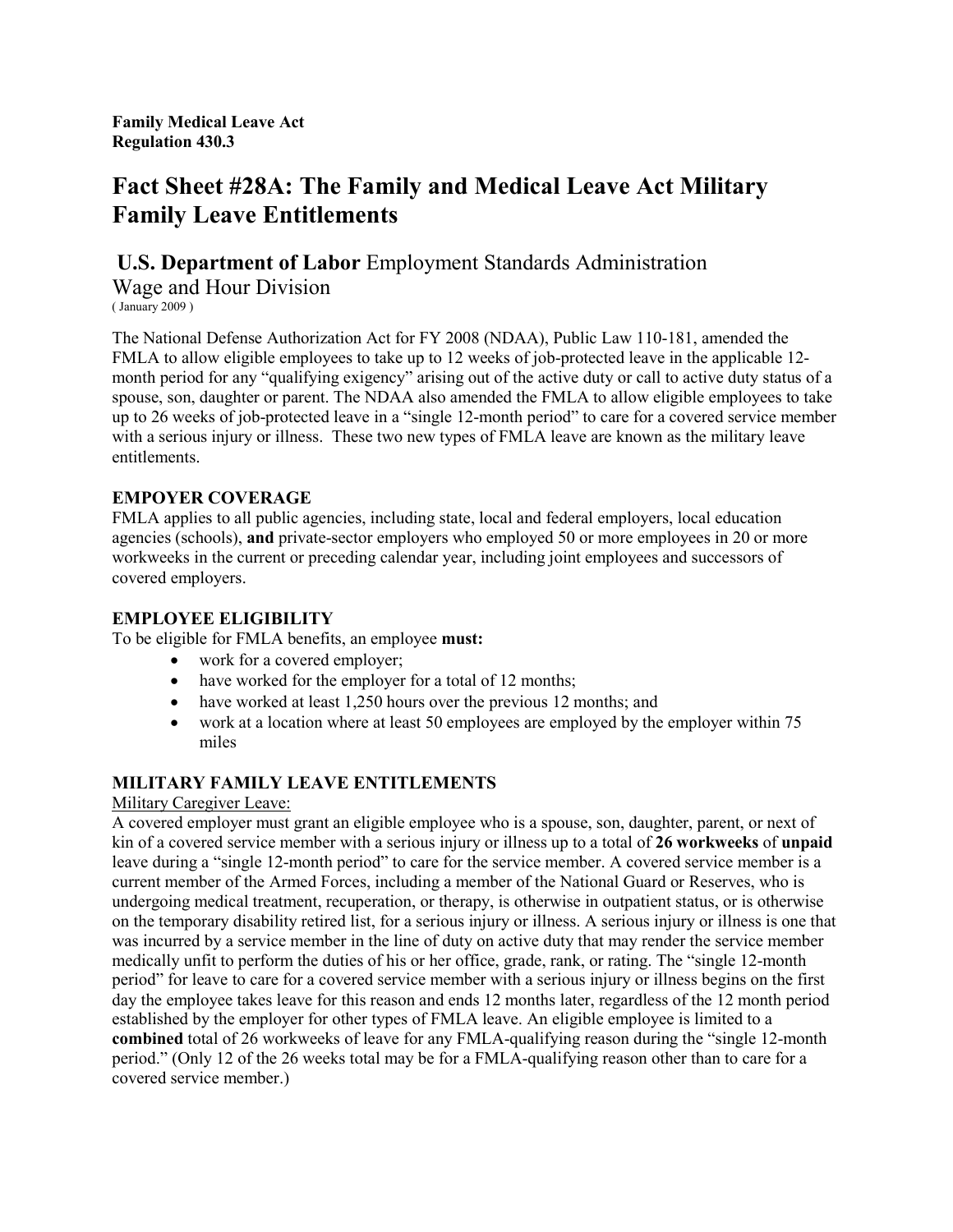#### Qualifying Exigency Leave:

A covered employer must grant an eligible employee up to a total of **12 workweeks** of **unpaid** leave during the normal 12-month period established by the employer for FMLA leave for qualifying exigencies arising out of the fact that the employee's spouse, son, daughter, or parent is on active duty, or has been notified of an impending call or order to active duty, in support of a contingency operation. Under the terms of the statute, qualifying exigency leave is available to a family member of a military member in the National Guard or Reserves; it does not extend to family members of military members in the Regular Armed Forces.

Qualifying exigencies include:

- Issues arising from a covered military member's short notice deployment (i.e., deployment in seven or less days of notice) for a period of **seven** days from the date of notification;
- Military events and related activities, such as official ceremonies, programs, or events sponsored by the military or family support or assistance programs and informational briefings sponsored or promoted by the military, military service organizations, or the American Red Cross that are related to the active duty or call to active duty status of a covered military member;
- Certain childcare and related activities arising from the active duty or call to active duty status of a covered military member, such as arranging for alternative childcare, providing childcare on a non-routine, urgent, immediate need basis, enrolling or transferring a child in a new school or day care facility, and attending certain meetings at a school or a day care facility if they are necessary due to circumstances arising from the active duty or call to active duty of the covered military member;
- Making or updating financial and legal arrangements to address a covered military member's absence;
- Attending counseling provided by someone other than a health care provider for oneself, the covered military member, or the child of the covered military member, the need for which arises from the active duty or call to active duty status of the covered military member;
- Taking up to **five** days of leave to spend time with a covered military member who is on short-term temporary, rest and recuperation leave during deployment;
- Attending to certain post-deployment activities, including attending arrival ceremonies, reintegration briefings and events, and other official ceremonies or programs sponsored by the military for a period of 90 days following the termination of the covered military member's active duty status, and addressing issues arising from the death of a covered military member;
- Any other event that the employee and employer agree is a qualifying exigency (situation).

Spouses employed by the same employer are limited to a **combined** total of 26 workweeks in a "single 12-month period" if the leave is to care for a covered service member with a serious injury or illness, and for the birth and care of a newborn child, for placement of a child for adoption or foster care, or to care for a parent who has a serious health condition.

FMLA leave may be taken intermittently whenever **medically necessary** to care for a covered service member with a serious injury or illness. FMLA leave also may be taken intermittently for a qualifying exigency (situation) arising out of the active duty status or call to active duty of a covered military member. When leave is needed for planned medical treatment, the employee must make reasonable effort to schedule treatment so as not to unduly disrupt the employer's operation.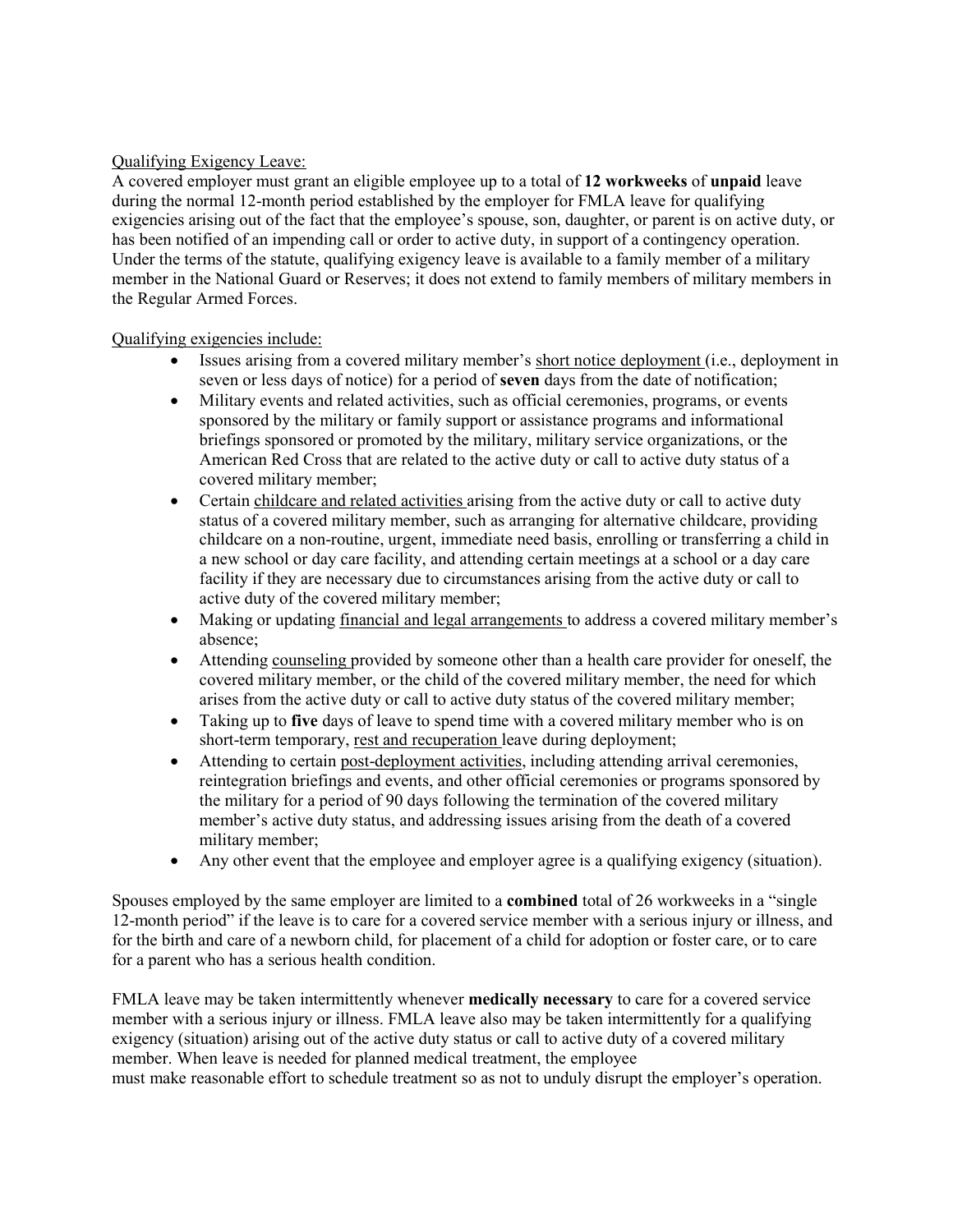Under certain conditions, employees **or** employers may choose to "substitute" (run concurrently) accrued leave (such as sick or vacation leave) to cover some or all of the FMLA leave. An employee's ability to substitute accrued paid leave is determined by the terms and conditions of the employer's normal leave<br>policy. policy. Pg. 2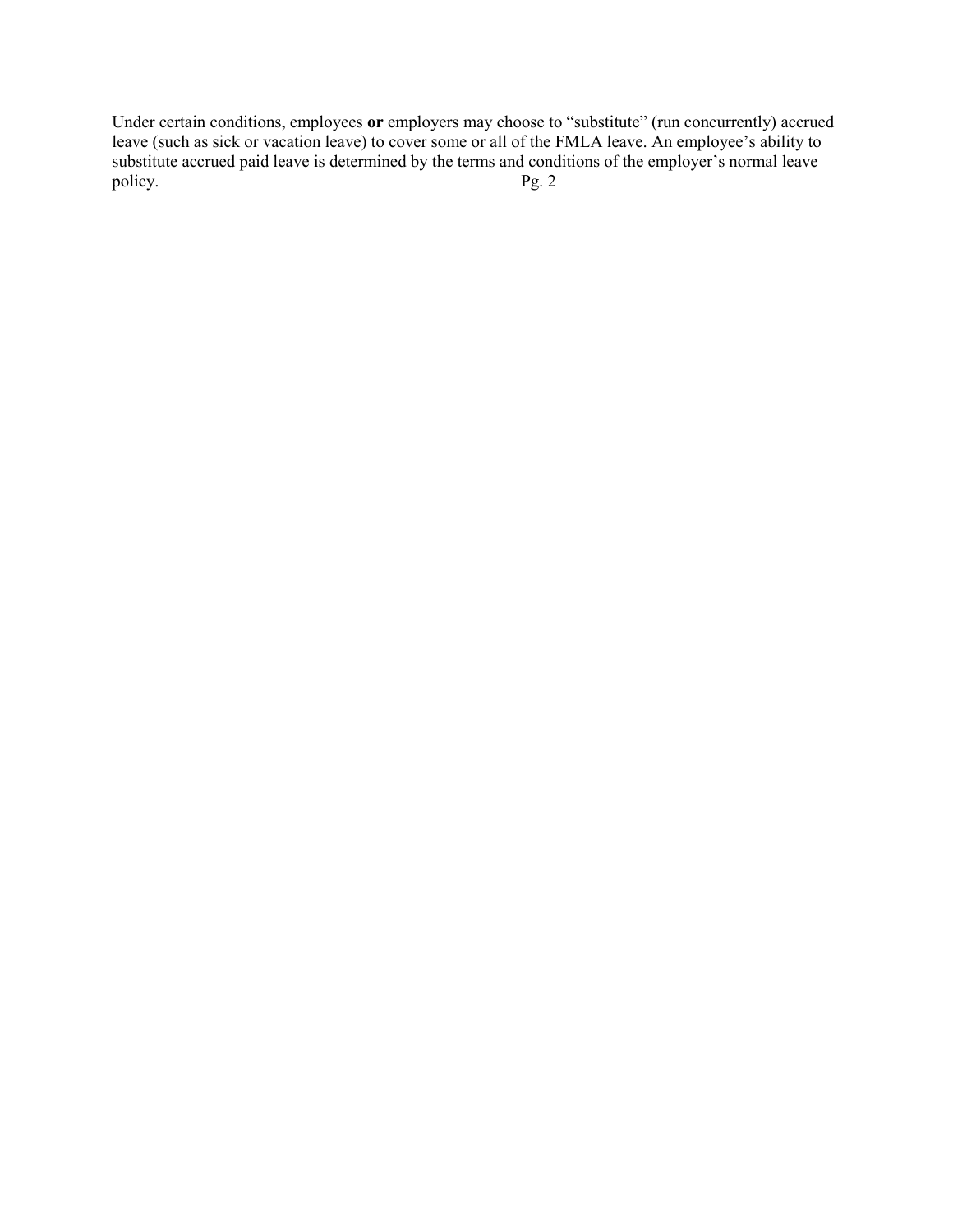# **NOTICE REQUIREMENTS**

#### Employee Notice

Employees seeking to use military caregiver leave must provide 30 days advance notice of the need to take FMLA leave for planned medical treatment for a serious injury or illness of a covered service member. If leave is foreseeable but 30 days advance notice is not practicable, the employee must provide notice as soon as practicable – generally, either the same or next business day. An employee must provide notice of the need for foreseeable leave due to a qualifying exigency (situation) as soon as practicable. When the need for military family leave is not fore seeable, the employee must provide notice to the employer as soon as practicable under the facts and circumstances of the particular case. Generally, it should be practicable to provide notice for unforeseeable leave within the time prescribed by the employer's usual and customary notice requirements.

An employee does not need to specifically assert his or her rights under FMLA, or even mention FMLA, when providing notice. The employee must provide "sufficient information" to make the employer aware of the need for FMLA leave and the anticipated timing and duration of the leave. Depending on the situation, such information may include, as applicable:

- that the requested leave is for a particular qualifying exigency (situation) related to the active duty or call to active duty status of a covered military member and the anticipated duration of the leave;
- that the leave is for a qualifying family member who is a covered service member with a serious injury or illness and the anticipated duration of the leave.

When an employee seeks leave due to a FMLA-qualifying reason for which the employer has previously provided the employee FMLA-protected leave, the employees **must** specifically reference either the qualifying reason for leave or the need for FMLA leave.

#### Employer Notice

Covered employers must post a notice approved by the Secretary of Labor explaining rights and responsibilities under FMLA. Additionally, employers must either include this general notice in employee handbooks or other written guidance to employees concerning benefits, or must distribute a copy of the notice to each new employee upon hiring.

When an employee requests FMLA leave or the employer acquires knowledge that leave may be for a FMLA purpose, the employer must notify the employee of his or her eligibility to take leave, including a reason for non-eligibility if the employee is determined not to be eligible. Such eligibility notice may be oral or written and should, generally, be given within five business days of the request for FMLA leave. Subsequent eligibility notice in the same 12-month leave period may be required when an employee's eligibility status changes. Employers also must inform employees of their rights and responsibilities under FMLA, including giving specific written information on what is required of the employee.

When the employer has enough information to determine that leave is being taken for an FMLAqualifying reason, the employer must notify the employee that the leave is designated and will be counted as FMLA leave. The employer must designate leave that qualifies as **both** leave to care for a covered service member with a serious injury or illness **and** leave to care for a qualifying family member with a serious health condition as leave to care for a covered service member in the first instance. The designation notice must be in writing and, generally, must be given within five business days of the determination. An employer also must notify the employee of the number of hours, days, or weeks that will be counted against the employee's FMLA entitlement.

# **CERTIFICATION REQUIREMENTS**